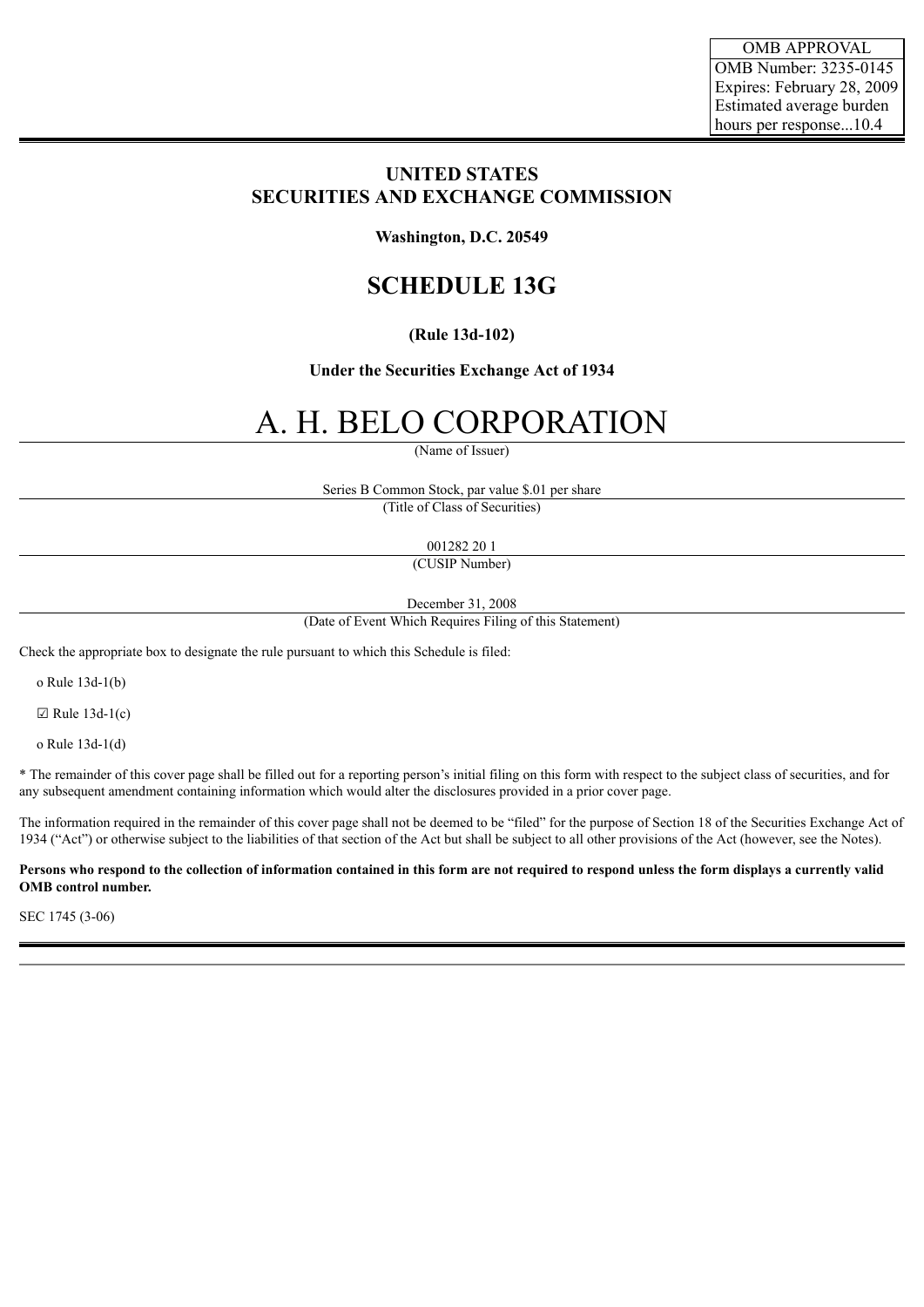| 1.                                                      | NAME OF REPORTING PERSONS<br>I.R.S. IDENTIFICATION NO. OF ABOVE PERSONS (Entities Only)<br>John L. Sander |    |                                                |
|---------------------------------------------------------|-----------------------------------------------------------------------------------------------------------|----|------------------------------------------------|
| 2.                                                      | CHECK THE APPROPRIATE BOX IF A MEMBER OF A GROUP (SEE INSTRUCTIONS)<br>$(a)$ o<br>$(b)$ o                 |    |                                                |
| 3.                                                      | <b>SEC USE ONLY</b>                                                                                       |    |                                                |
| 4.                                                      | CITIZENSHIP OR PLACE OF ORGANIZATION<br><b>United States</b>                                              |    |                                                |
| <b>NUMBER OF</b>                                        |                                                                                                           | 5. | <b>SOLE VOTING POWER</b><br>180,600(1)(2)      |
| <b>SHARES</b><br><b>BENEFICIALLY</b><br><b>OWNED BY</b> |                                                                                                           | 6. | <b>SHARED VOTING POWER</b><br>$\mathbf{0}$     |
| <b>EACH</b><br><b>REPORTING</b><br><b>PERSON</b>        |                                                                                                           | 7. | <b>SOLE DISPOSITIVE POWER</b><br>180,600(1)(2) |
| <b>WITH</b>                                             |                                                                                                           | 8. | SHARED DISPOSITIVE POWER<br>$\theta$           |
| 9.                                                      | AGGREGATE AMOUNT BENEFICIALLY OWNED BY EACH REPORTING PERSON<br>180,600 (1)(2) See Item 4 below.          |    |                                                |
| 10.                                                     | CHECK BOX IF THE AGGREGATE AMOUNT IN ROW (9) EXCLUDES CERTAIN SHARES (SEE INSTRUCTIONS)<br>$\mathbf{o}$   |    |                                                |
| 11.                                                     | PERCENT OF CLASS REPRESENTED BY AMOUNT IN ROW (9)<br>6.9%                                                 |    |                                                |
| 12.                                                     | TYPE OF REPORTING PERSON (SEE INSTRUCTIONS)<br>IN                                                         |    |                                                |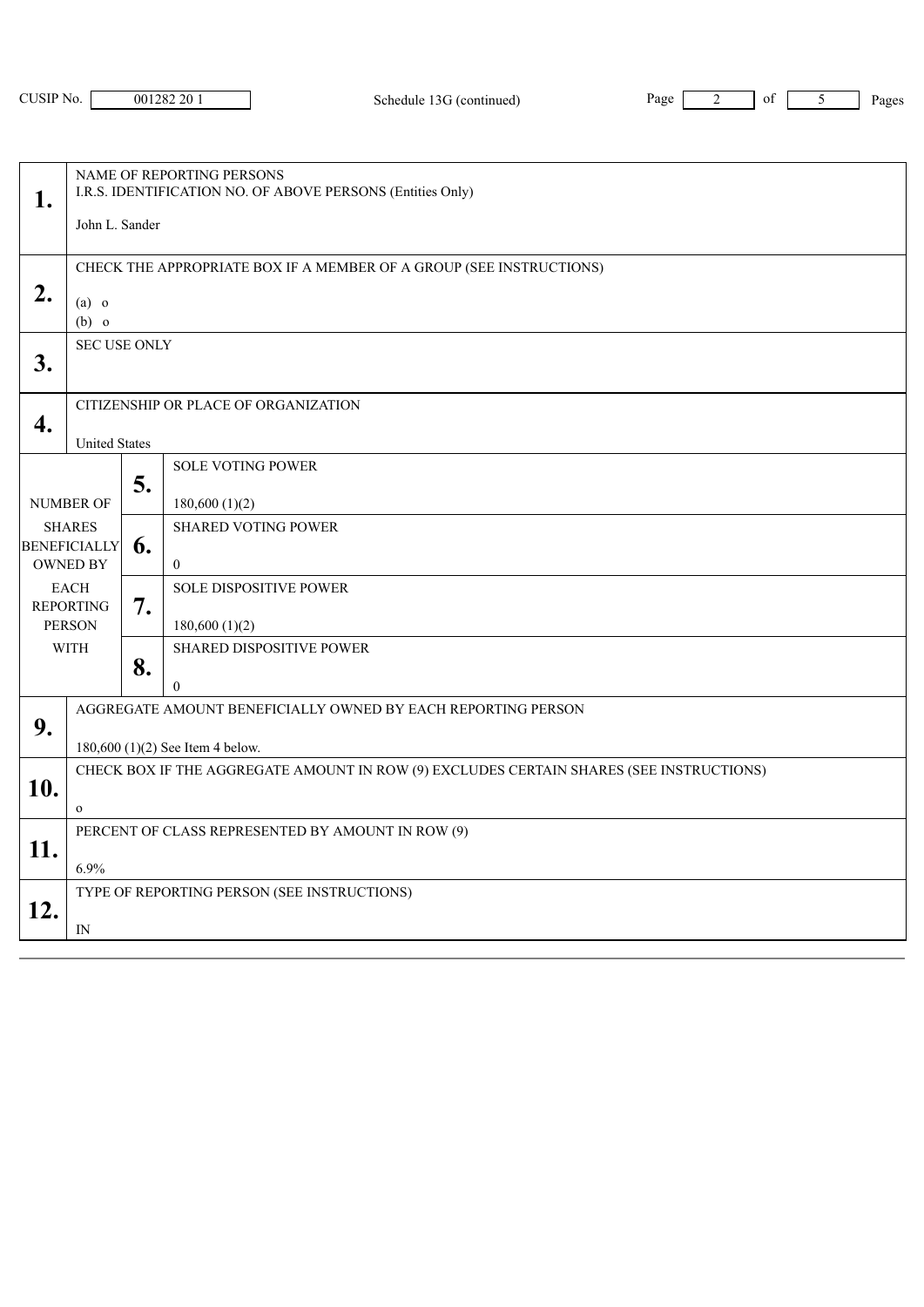CUSIP No. 001282 20 1 Schedule 13G (continued) Page 3 of 5 Pages

ITEM 1.

(a) Name of Issuer:

A. H. Belo Corporation

(b) Address of Issuer's Principal Executive Offices:

P.O. Box 224866 Dallas, Texas 75222-4866

#### ITEM 2.

(a) Name of Person Filing:

John L. Sander

(b) Address of Principal Business Office, or if none, Residence:

P.O. Box 655237 Dallas, Texas 75265-5237

(c) Citizenship:

United States

(d) Title of Class of Securities:

Series B Common Stock, par value \$.01 per share

(e) CUSIP Number:

001282 20 1

ITEM 3. IF THIS STATEMENT IS FILED PURSUANT TO §§ 240.13D-1(B) OR 240.13D-2(B) OR (C), CHECK WHETHER THE PERSON FILING IS A:

(a) o Broker or Dealer registered under Section 15 of the Act (15 U.S.C. 78o).

(b) o Bank as defined in Section  $3(a)(6)$  of the Act (15 U.S.C. 78c).

(c) o Insurance Company as defined in Section 3(a)(19) of the Act (15 U.S.C. 78o).

(d) o Investment Company registered under Section 8 of the Investment Company Act (15 U.S.C. 80a-8).

(e) o An investment adviser in accordance with  $\S 240.13d-1(b)(1)(ii)(E)$ ;

(f) o An employee benefit plan or endowment fund in accordance with  $\S 240.13d-1(b)(1)(ii)(F);$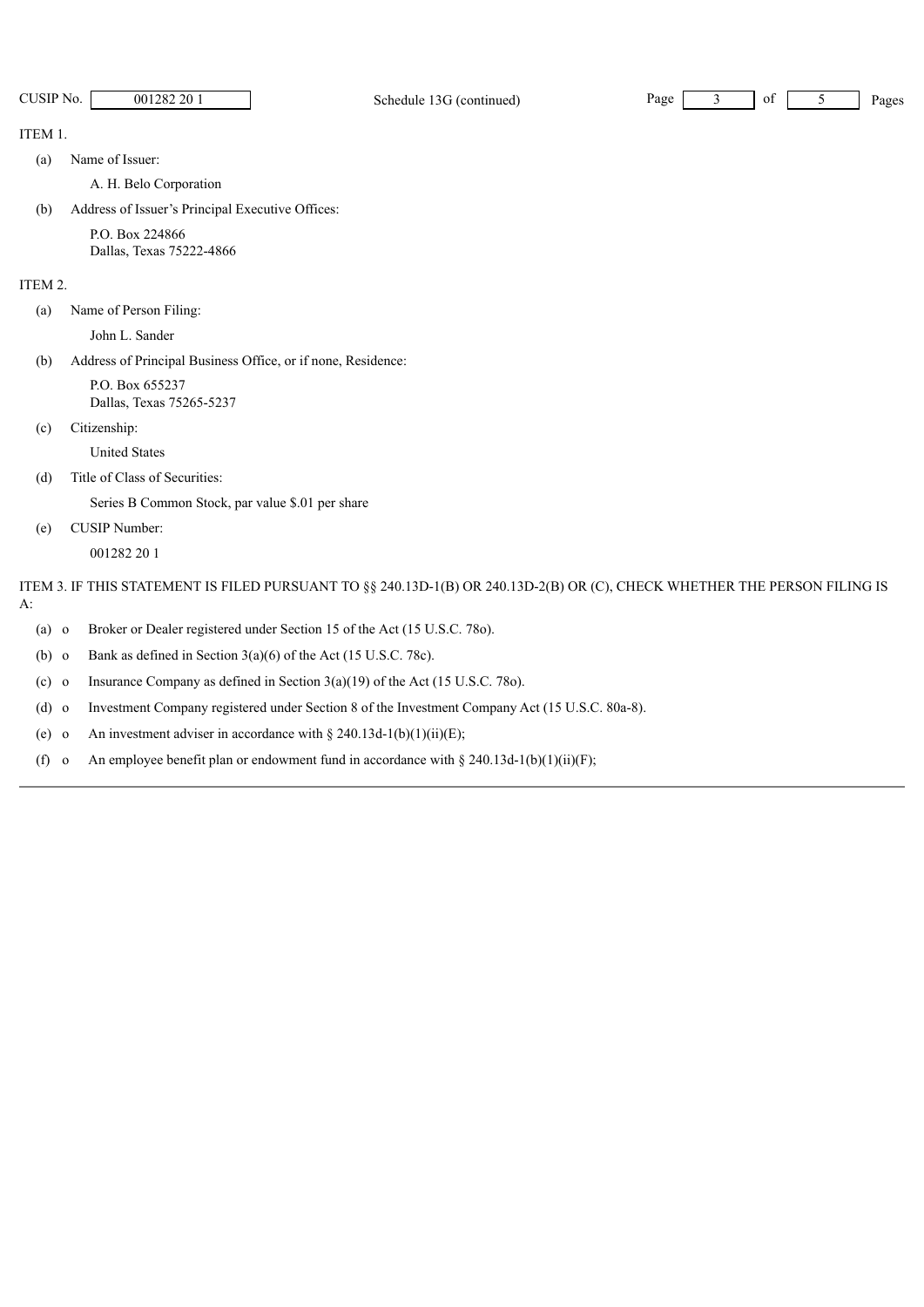CUSIP No.  $\begin{bmatrix} 0.01282201 \\ -0.01282201 \end{bmatrix}$  Schedule 13G (continued) Page  $\begin{bmatrix} 4 \\ 9 \end{bmatrix}$  of  $\begin{bmatrix} 5 \\ -5 \end{bmatrix}$  Pages

- (g) o A parent holding company or control person in accordance with  $\S 240.13d-1(b)(1)(ii)(G);$
- (h) o A savings associations as defined in Section 3(b) of the Federal Deposit Insurance Act (12 U.S.C. 1813);
- (i) o A church plan that is excluded from the definition of an investment company under Section  $3(c)(14)$  of the Investment Company Act of 1940 (15 U.S.C. 80a-3);
- (j) o Group, in accordance with  $\S 240.13d-1(b)(1)(ii)(J)$ .

#### ITEM 4. OWNERSHIP.

- (a) Amount Beneficially Owned: 180,600 (1)(2)
- (b) Percent of Class: 6.9%
- (c) Number of shares as to which the person has:
	- (i) sole power to vote or to direct the vote:  $180,600$   $(1)(2)$
	- (ii) shared power to vote or to direct the vote: 0
	- (iii) sole power to dispose or to direct the disposition of:  $180,600$  (1)(2)
	- (iv) shared power to dispose or to direct the disposition of: 0

#### ITEM 5. OWNERSHIP OF FIVE PERCENT OR LESS OF A CLASS.

If this statement is being filed to report the fact that as of the date hereof the reporting person has ceased to be the beneficial owner of more than five percent of the class of securities, check the following o.

ITEM 6. OWNERSHIP OF MORE THAN FIVE PERCENT ON BEHALF OF ANOTHER PERSON.

Not applicable.

ITEM 7. IDENTIFICATION AND CLASSIFICATION OF THE SUBSIDIARY WHICH ACQUIRED THE SECURITY BEING REPORTED ON BY THE PARENT HOLDING COMPANY.

Not applicable.

<sup>(1)</sup> Series B common stock is convertible at any time on a share-for-share basis into Series A common stock, par value \$.01 per share.

<sup>(2)</sup> Consists solely of 180,600 shares of Series B common stock subject to stock options that are presently exercisable or that become exercisable within 60 days. These derivative securities (exercisable for the Issuer's common stock) are held as a result of the spin-off on February 8, 2008 of the Issuer from Belo Corp. pursuant to the anti-dilution adjustment provisions of previously outstanding awards.